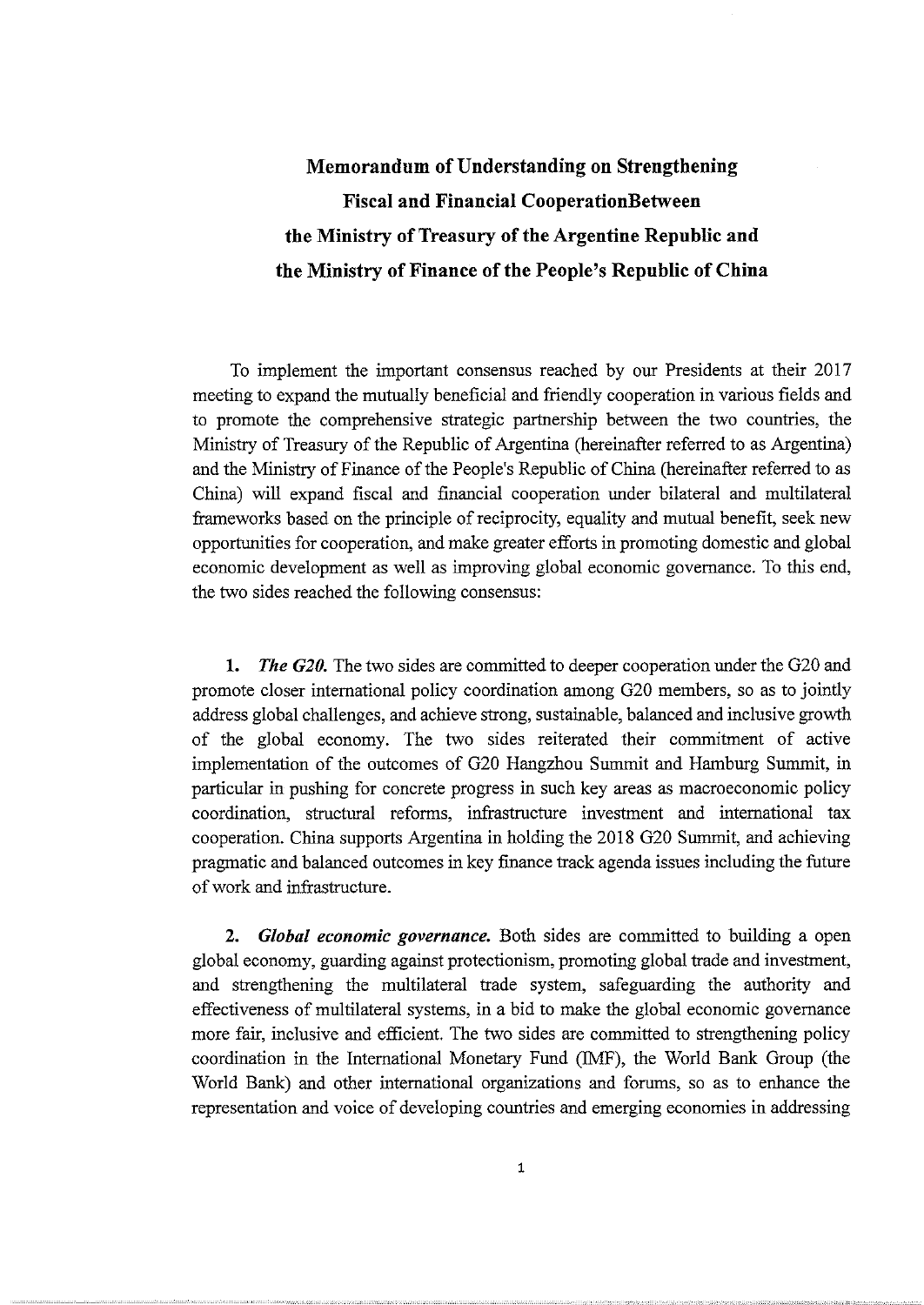global economic challenges. Both sides support the World Bank to implement consensus among various parties and complete the current capital increase process as soon as possible.

**3.** *The Belt and Road Initiative.* China appreciates Argentina's support and endorsement of the "Guiding Principies on Financing the Development of the Belt and Road". On this basis, both sides will discuss specific ways of financing cooperation, including encouraging financial institutions of our two countries to provide financing support and fmancial services for infrastructure, production capacity, investment and trade cooperation, as well as promoting exchange and cooperation between financia! institutions and institutional investors of our two countries. Both sides will abide by the market rules in financing, adopt diversified financing methods such as development finance and equity fmancing, and promote Public-Private Partnership to provide investment and financing support for key projects.

**4.** *AIIB.* The two sides agree to strengthen the coordination and cooperation under the Asian Infrastructure Investment Bank (AIIB), promote AIIB to play a greater role in enhancing Asian and global infrastructure connectivity and sustainable development, and jointly build AIIB into a new type of multilateral development bank of the 21st century.

**5.** *International tax.* The two sides support intemational tax cooperation to build a fair and modem intemational tax system. The two sides will establish a liaison mechanism to strengthen policy coordination and communication under the G20, OECD and other multilateral frameworks, actively push for implementation of international tax cooperation outcomes delivered by G20/0ECD, and enhance the representation and voice of developing countries and emerging economies. The two sides will prioritize cooperation in areas of preventing Base Erosion and Profit Shifting (BEPS), enhancing tax transparency, building tax capacity, and addressing tax challenges raised by digitalization of the economy.

**6.** *Treasury management.* The two sides will conduct technical cooperation and exchange in treasury management, including in relevant reform experience and good practices.

**7.** *Cooperation arrangements.* The two sides will arrange bilateral consultations and seminars, experts and high-level meetings as appropriate, so as to promote financial cooperation and exchange in various fields and through various means.

2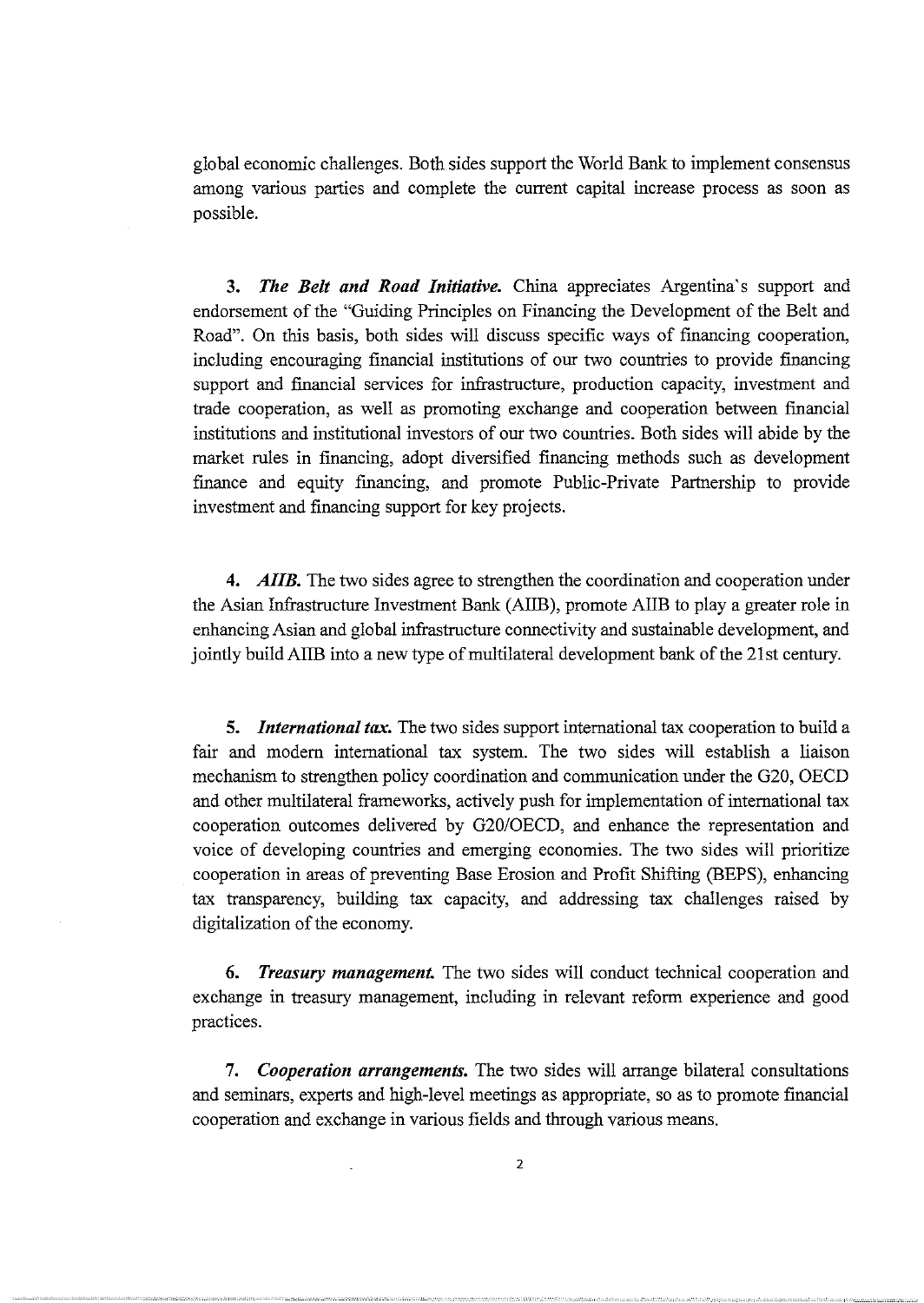The memorandum was signed in Buenos Aires, Argentina, on December, 02, 2018 in duplicate in the English and Chinese languages and has the same force.

**Nicolás Dujovne** 

**Minister of Treasury Minister of Finance** 

 $z'$   $\int_{\text{Liu Kun}}^{\text{d}}$ 

**The Argentine Republic The People's Republic of China**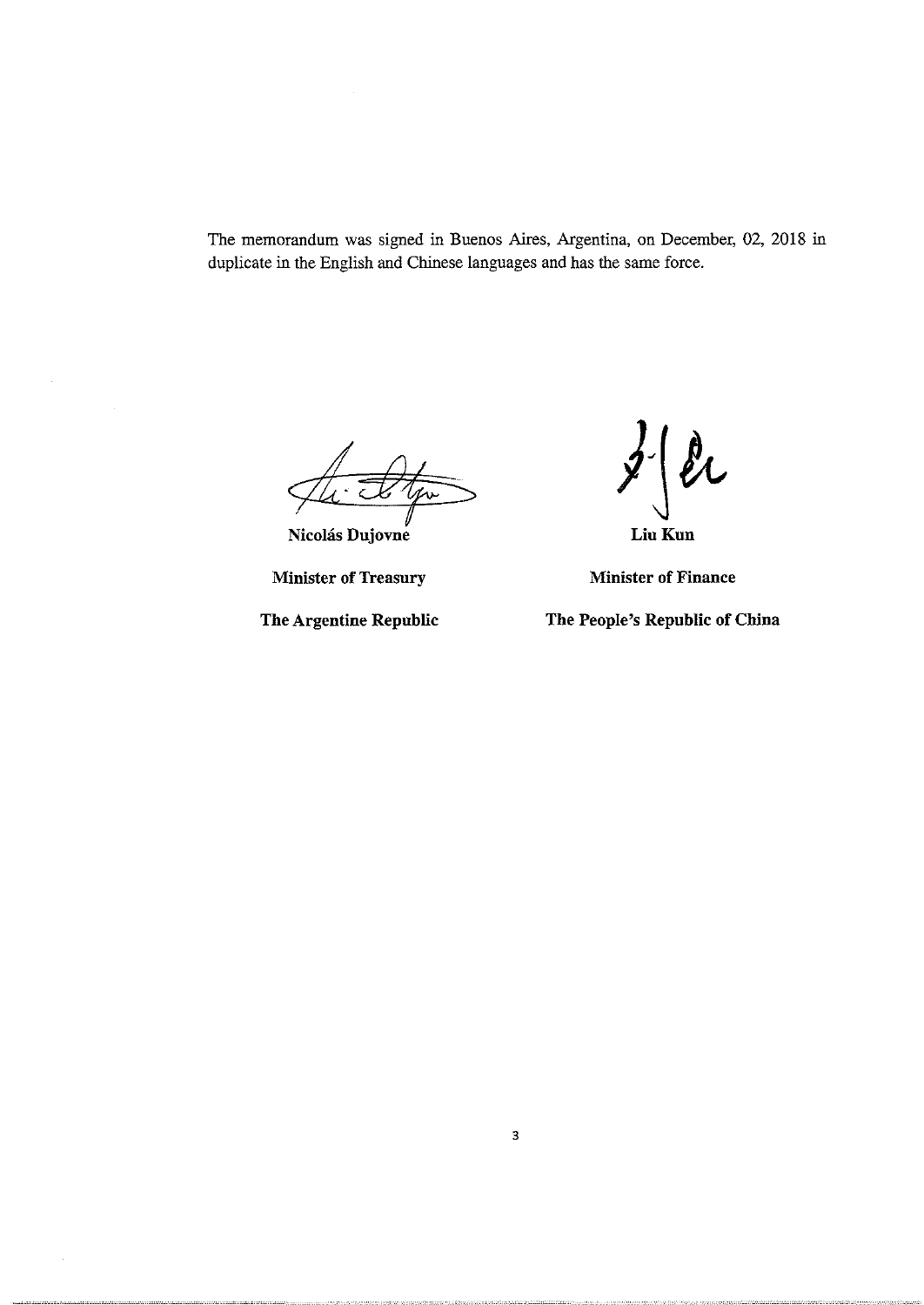## 阿根廷共和国财政部与中华人民共和国财政部 关于加强财金合作的谅解备忘录

为落实两国元首 2017 年会晤达成的扩大两国各领域互利 友好合作、推动中阿全面战略伙伴关系得到更大发展的重要共 识,阿根廷共和国财政部(以下简称阿方)和中华人民共和国 财政部(以下简称中方)愿本着互惠、平等和互利的原则,扩 大在双边和多边财金领域的合作, 积极寻找新的合作机会, 为 推动各自和全球经济完善全球经济治理方面作出更大努 力。为此, 双方达成以下共识:

一、二十国集团。双方承诺进一步深化在二十国集团 (G20) 机制下的合作, 促进各国加强政策协调与合作, 共同 应对全球性挑战, 实现全球经济强劲、可持续、平衡、包容增 长。双方重申积极落实 G20 杭州峰会和汉堡峰会取得的各项 成果,特别是推动宏观经济政策协调、结构性改革、基础设施 投资、国际税收合作等重点领域取得切实进展。中方支持阿方 办好 2018年 G20 峰会, 并推动"未来的工作"、基础设施等财 金渠道重点议题取得务实平衡的成果。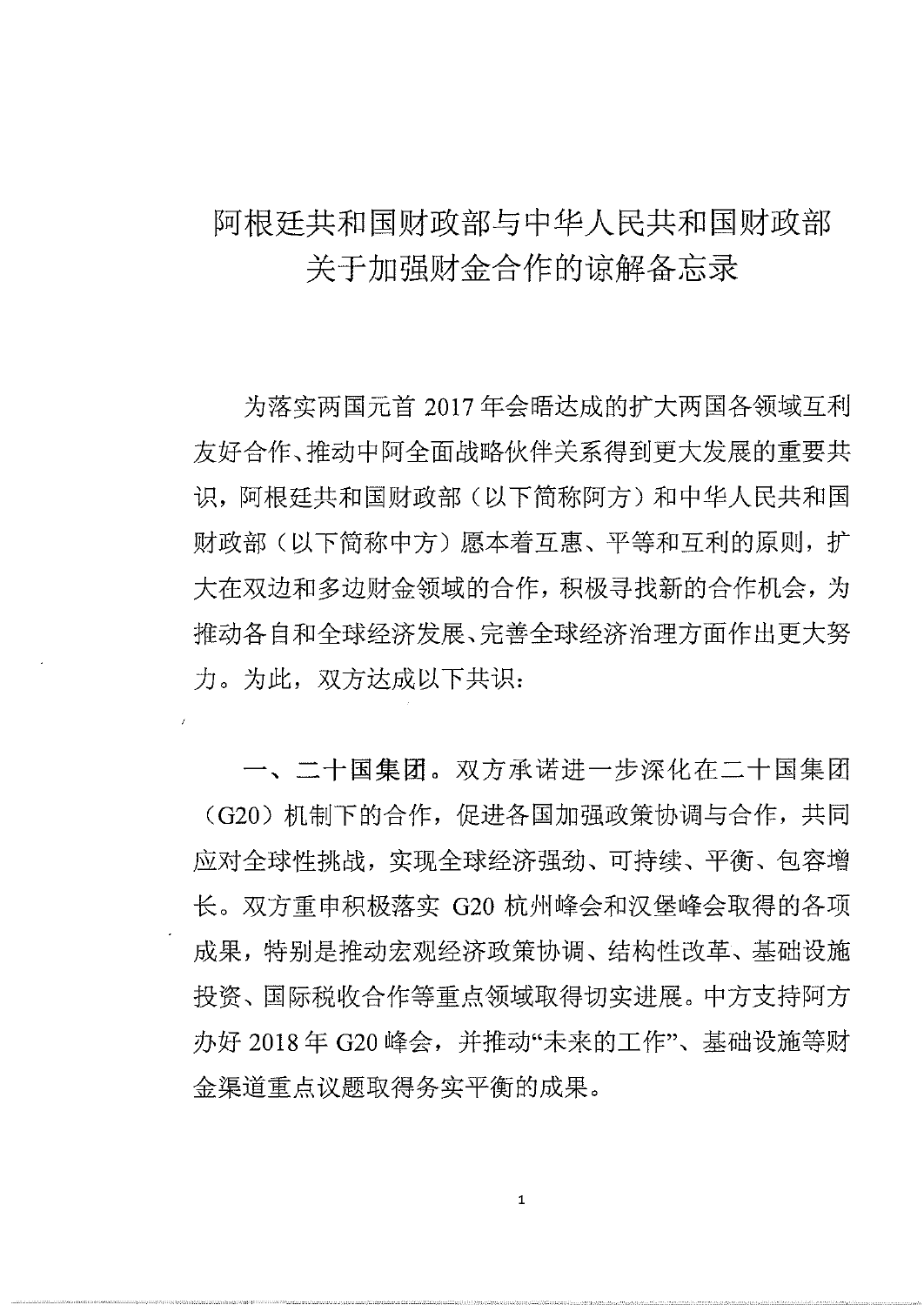二、全球经济治理。双方致力于推动建设开放型世界经济, 反对保护主义, 促讲全球贸易和投资, 加强多边贸易体制, 维 护多边体制的权威性和有效性, 推动全球经济治理更加公平、 句容、高效。双方承诺加强在国际货币基金组织、世界银行集 团(简称世行)以及其他国际组织和论坛中的政策协调, 提高 发展中国家和新兴经济体在应对当前世界经济挑战中的代表 性和发言权。双方支持世行落实各方形成的共识, 尽快完成本 轮增资。

三、"一带一路"倡议。中方赞赏阿方支持并核准《"一带 一路"融资指导原则》。在此基础上, 双方将共同探讨融资合作 的具体方式, 包括鼓励两国金融机构为基础设施、产能、投资 和贸易合作提供投融资支持和金融服务,促进两国金融机构和 机构投资者之间的交流与合作。坚持市场化原则, 运用开发性 金融、股权融资等多元化融资方式,推广政府和社会资本合作, 为重大项目提供投融资支持等。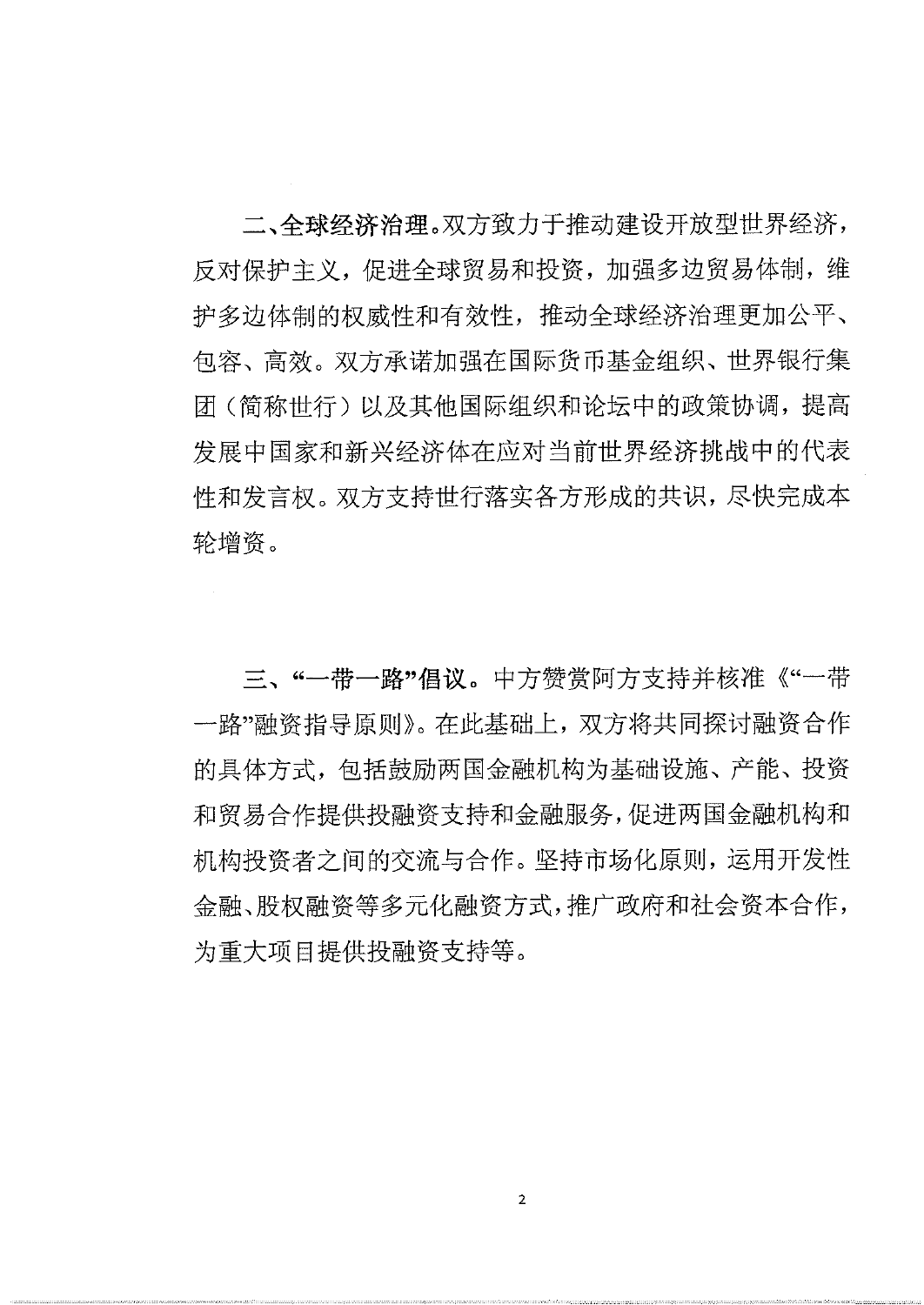四、亚洲基础设施投资银行。双方同意加强在亚洲基础设 施投资银行(简称亚投行)下的协调与合作, 推动其在促进亚 洲地区乃至全球基础设施建设和互联互通以及实现可持续方 面发挥重要作用,共同将亚投行打造成 21 世纪的新型多边开 发银行。

五、国际税收。双方支持国际税收合作以建立一个公平和 现代化的国际税收体系。双方将通过建立联络机制, 加强在 G20、经合组织 (OECD) 等多边框架下的立场协调和沟通交 流, 积极推动落实 G20/OECD 国际税收合作成果, 并提高发 展中国家和新兴经济体在应对国际税收挑战中的代表性和发 言权。双方将重点在防止税基侵蚀和利润转移(BEPS)、提高 税收透明度、开展税收能力建设以及应对经济数字化税收挑战 等方面加强合作。

六、国库管理。双方将在国库管理方面开展技术交流合作, 交流相关改革经验和良好做法。

七、机制安排。双方将视情安排双边磋商和研讨会、专家 及高层会议等, 通过多种形式促进财金领域的合作及经验交 流。

3